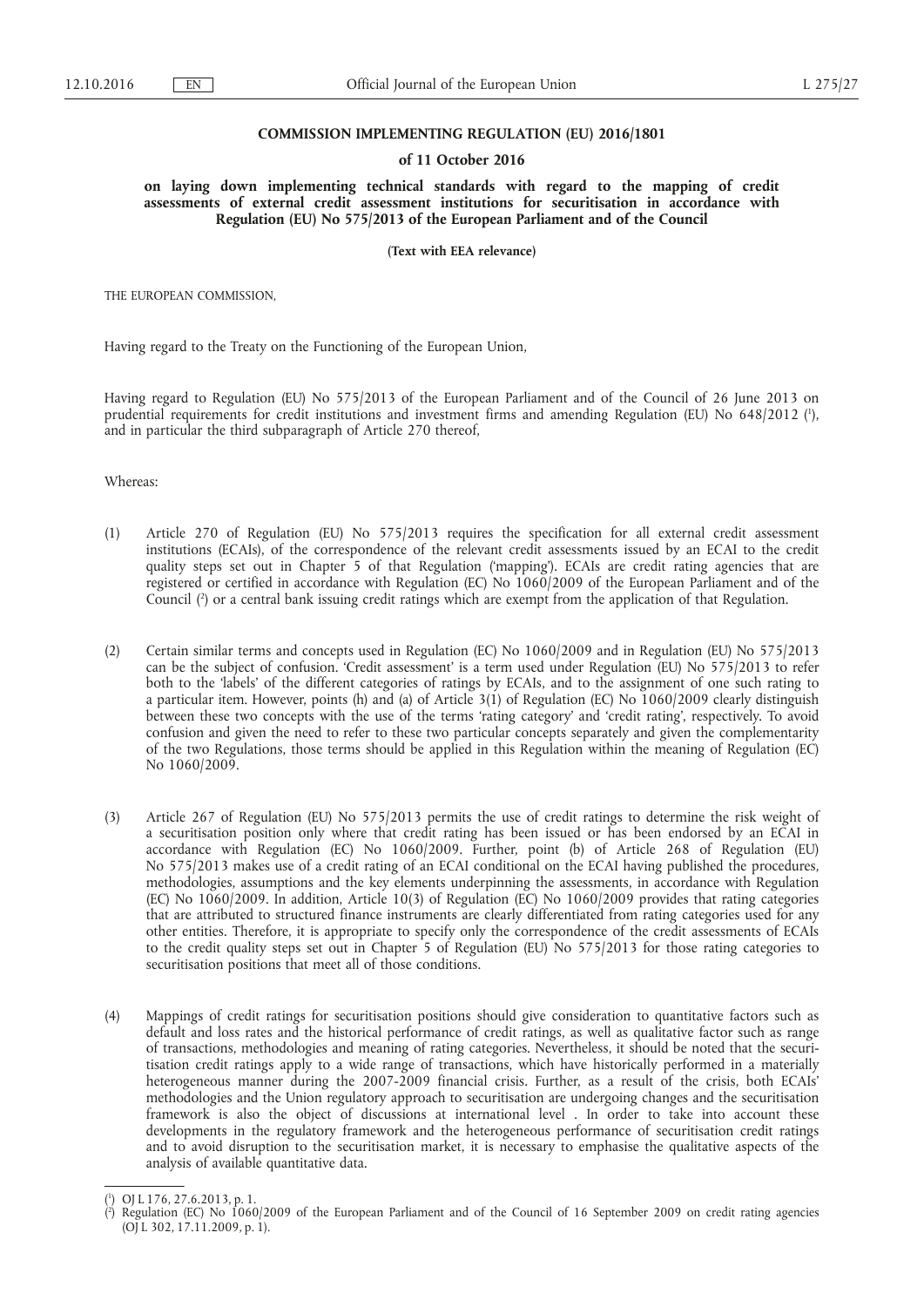- (5) Within the context of a qualitative analysis, in order to ensure an objective and consistent determination of the mapping, and with a view to ensuring a smooth transition for the market, it is necessary to rely on the mapping of credit assessments to credit quality steps that were issued in 2006 on the basis of Article 97 of Directive 2006/48/EC of the European Parliament and of the Council ( 1 ). Those mappings applied to ECAIs issuing securitisation ratings at that time were not only based on a quantitative mapping methodology but also on historical evidence relating to the performance of credit ratings prior to the financial crisis. Those mappings had been designed to ensure overall objectiveness and consistency among the relative degrees of risks expressed by the different rating grades used to assign credit ratings by the ECAIs operating at that point in time in the securitisation market.
- (6) New ECAIs that have entered the securitisation market after the development of the mappings in 2006 on the basis of Article 97 of Directive 2006/48/EC have not assigned a sufficient number of ratings for the historical performance of those ratings to be assessed with statistical confidence. Nevertheless, it is necessary to extend the mapping of credit assessments to credit quality steps that is assigned to long-established ECAIs to new ECAIs, in order to strike the right balance between developing a prudent mapping for all ECAIs and avoiding causing substantial competitive disadvantages.
- (7) Given that separate credit quality steps apply for the calculation of risk-weighted exposure amounts under the standardised approach for securitisation under Article 251 of Regulation (EU) No 575/2013, which are different from those applying to securitisation positions under the ratings-based method referred to in Article 261 of that Regulation, separate mappings for the standardised approach and the ratings-based method should be provided.
- (8) Both Article 251 and Article 261 of Regulation (EU) No 575/2013 include references to credit quality steps for re-securitisation positions. As a result, the securitisation framework of Regulation (EU) No 575/2013 also covers re-securitisation positions. Therefore the mappings should cover credit ratings assigned to both securitisation and re-securitisation positions.
- (9) Following the completion of the ongoing regulatory reforms relating to capital requirements applicable to securitisations, and with the aim of considering new historical evidence covering a sufficiently long post-crisis data history, the mappings should be updated where available information could contribute to an improved design of a fully consistent and objective quantitative mapping methodology, in accordance with points (b) and (c) of Article 270 of Regulation (EU) No 575/2013, and with increasing consideration of quantitative evidence.
- (10) Given the emphasis on the qualitative aspects of the analysis of the performance of securitisation ratings, it is necessary to regularly monitor the data reported in order to consider the merit of reviewing the mappings assigned, where default of securitisation positions are observed, and to consider amending the determination of the mappings, as appropriate, in accordance with point (d) of Article 270 of Regulation (EU) No 575/2013.
- (11) This Regulation is based on the draft implementing technical standards submitted by the European supervisory authority (European Banking Authority) to the Commission.
- (12) The European Banking Authority has conducted open public consultations on the draft implementing technical standards on which this Regulation is based, analysed the potential related costs and benefits and requested the opinion of the Banking Stakeholder Group established in accordance with Article 37 of Regulation (EU) No 1093/2010 of the European Parliament and of the Council ( 2 ),

HAS ADOPTED THIS REGULATION:

### *Article 1*

# **Mapping tables under the standardised approach**

The correspondence of the rating categories of each ECAI for securitisation positions subject to the standardised approach with the credit quality steps under the standardised approach set out in Table 1 of Article 251 of Regulation (EU) No 575/2013 is that set out in Annex I to this Regulation.

<sup>(</sup> 1 ) Directive 2006/48/EC of the European Parliament and of the Council of 14 June 2006 relating to the taking up and pursuit of the business of credit institutions (OJ L 177, 30.6.2006, p. 1);

<sup>(</sup> 2 ) Regulation (EU) No 1093/2010 of the European Parliament and of the Council of 24 November 2010 establishing a European Supervisory Authority (European Banking Authority), amending Decision No 716/2009/EC and repealing Commission Decision 2009/78/EC (OJ L 331, 15.12.2010, p. 12).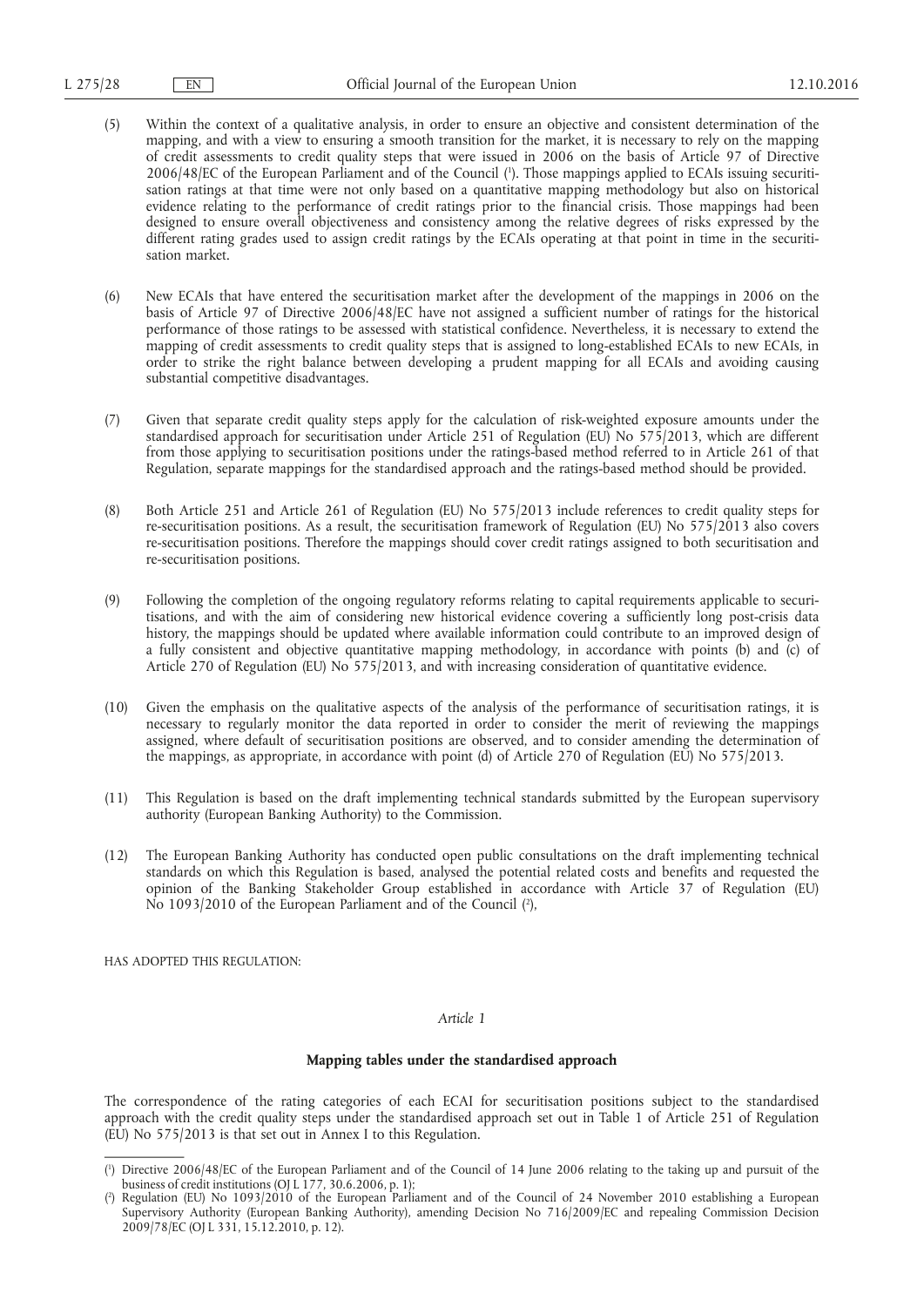#### *Article 2*

# **Mapping tables under the ratings-based method**

The correspondence of the rating categories of each ECAI for securitisation positions subject to the IRB approach with the credit quality steps set out in Table 4 of Article 261(1) of Regulation (EU) No 575/2013 is that set out in Annex II to this Regulation.

### *Article 3*

### **Entry into Force**

This Regulation shall enter into force on the twentieth day following that of its publication in the *Official Journal of the European Union*.

This Regulation shall be binding in its entirety and directly applicable in all Member States.

Done at Brussels, 11 October 2016.

*For the Commission The President*  Jean-Claude JUNCKER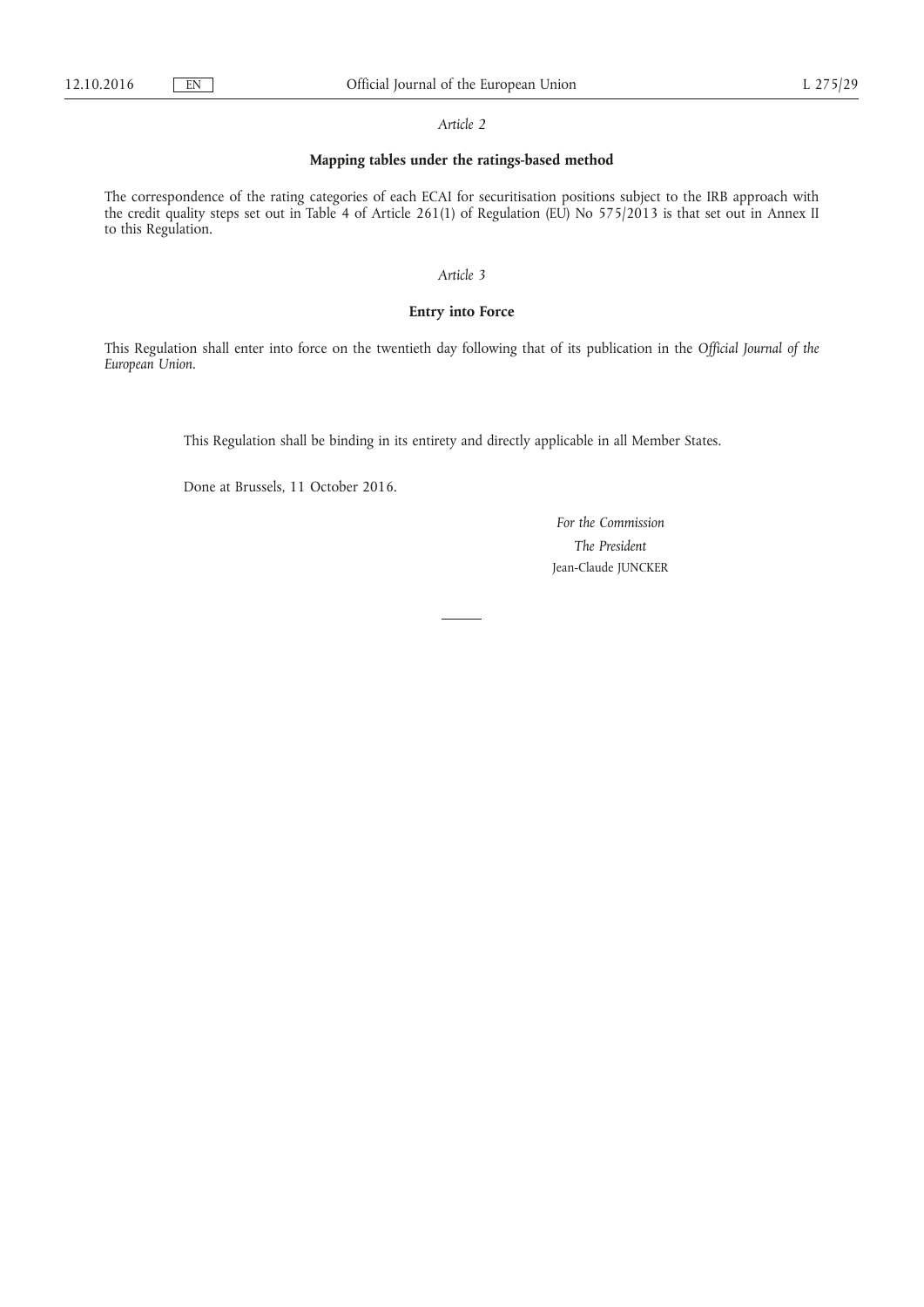# *ANNEX I*

# **Mapping table under the standardised approach as referred to in Article 1**

| Credit quality step                               | 1                                          | $\overline{2}$                         | $\mathbf{3}$                                                             | 4                                    | All other              |
|---------------------------------------------------|--------------------------------------------|----------------------------------------|--------------------------------------------------------------------------|--------------------------------------|------------------------|
| <b>ARC Ratings SA</b>                             |                                            |                                        |                                                                          |                                      |                        |
| Medium and Long-Term Issues                       | $AAA_{SF}$ to $AA_{SF}$                    | $A+_{SF}$ to $A-_{SF}$                 | $BBB+_{SF}$ to $BBB-_{SF}$                                               | $BB+_{SF}$ to $BB-_{SF}$             | Below BB-SF            |
| Short-Term Issues                                 | $A-1+_{SF}A-1_{SF}$                        | $A-2_{SF}$                             | $A-3_{SF}$                                                               |                                      | Below $A-3_{SF}$       |
| Axesor SA                                         |                                            |                                        |                                                                          |                                      |                        |
| Structured finance rating scale                   | $AAA_{(sf)}$ to $AA_{(sf)}$                | $A_{(sf)}$ to $A_{(sf)}$               | $BBB+_{(sf)}$ to $BBB-_{(sf)}$                                           | $BB+_{(sf)}$ to $BB-_{(sf)}$         | Below $BB$ - $_{(sf)}$ |
| Creditreform Ratings AG                           |                                            |                                        |                                                                          |                                      |                        |
| Long-term rating scale                            | $AAA_{sf}$ AA- sf                          | $A^+$ sf to $A^-$ sf                   | BBB+ $_{sf}$ to BBB- $_{sf}$                                             | BB+ $_{sf}$ to BB- $_{sf}$           | Below BB- sf           |
| <b>DBRS Ratings Limited</b>                       |                                            |                                        |                                                                          |                                      |                        |
| Long-term obligations rating scale                | AAA (sf) to AA (low)<br>(sf)               | A (high) (sf) to A (low)<br>(sf)       | BBB (high) (sf) to BBB<br>$\langle$ low $\rangle$ $\langle$ sf $\rangle$ | BB (high) (sf) to BB<br>$(low)$ (sf) | Below BB (low) (sf)    |
| Commercial paper and short-term debt rating scale | $R-1$ (high) (sf) to $R-1$<br>$(low)$ (sf) | R-2 (high) (sf) to R-2<br>$(low)$ (sf) | $R-3$ (sf)                                                               |                                      | Below $R-3$ (sf)       |
| FERI EuroRating Services AG                       |                                            |                                        |                                                                          |                                      |                        |
| Rating scale                                      | $AAA_{sf}$ to $AA_{sf}$                    | $A_{\text{sf}}$ to $A_{\text{sf}}$     | $BBB+_{sf}$ to $BBB-_{sf}$                                               | $BB+_{sf}$ to $BB-_{sf}$             | Below BB-cf            |
| <b>Fitch Ratings</b>                              |                                            |                                        |                                                                          |                                      |                        |
| Long-term issuer credit ratings scale             | AAAsf to AA-sf                             | A+sf to A-sf                           | BBB+sf to BBB-sf                                                         | BB+sf to BB-sf                       | <b>Below BB-sf</b>     |
| Short-term rating scale                           | $F1+sf$ , $F1sf$                           | F <sub>2sf</sub>                       | F3sf                                                                     |                                      | Below F3sf             |
| Japan Credit Rating Agency Ltd                    |                                            |                                        |                                                                          |                                      |                        |
| Long-term issuer ratings scale                    | AAA to AA-                                 | $A+$ to $A-$                           | BBB+ to BBB-                                                             | BB+ to BB-                           | Below BB-              |
| Short-term issuer ratings scale                   | $J-1+$ , $J-1$                             | $J-2$                                  | $J-3$                                                                    |                                      | Below J-3              |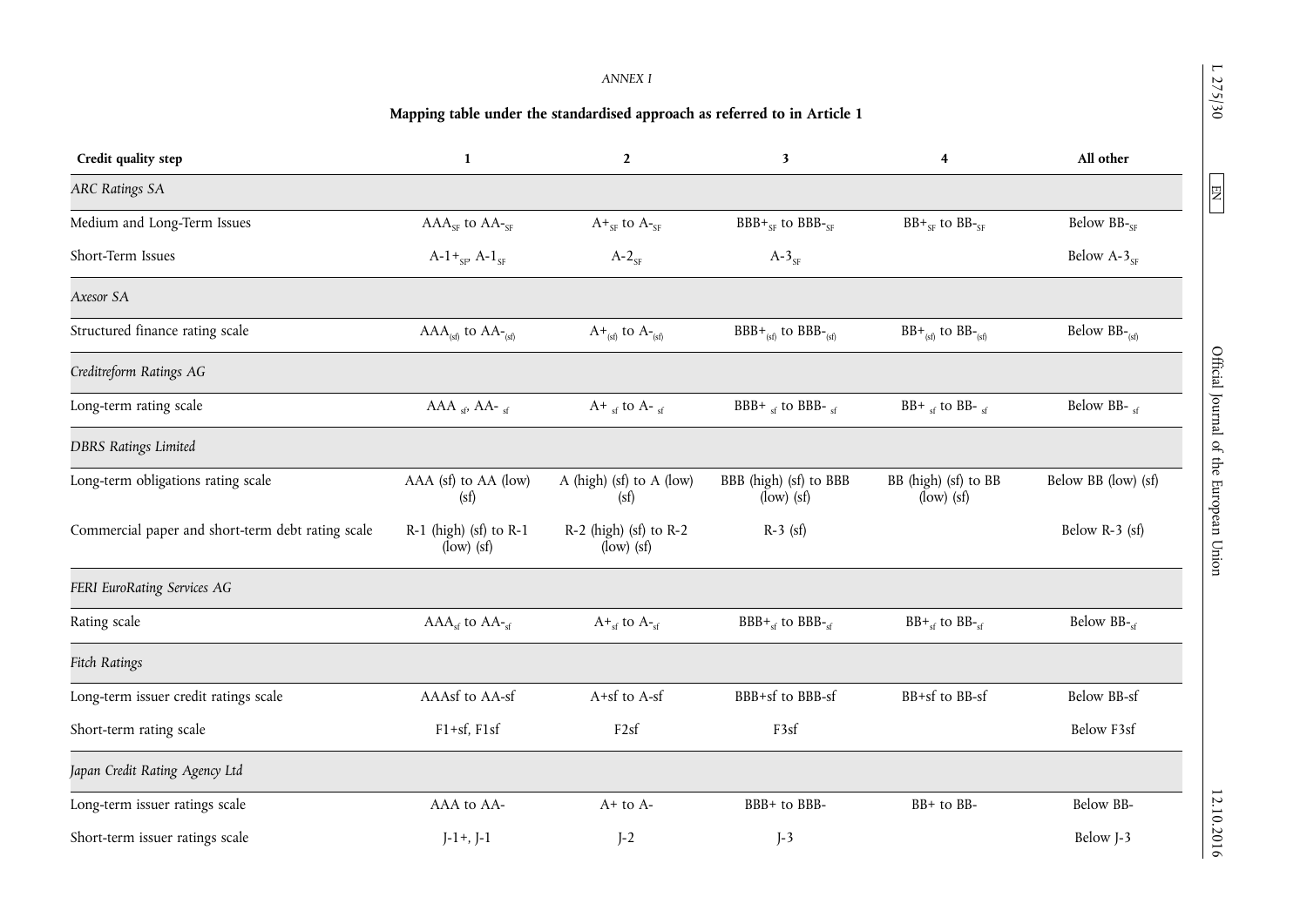| Kroll Bond Rating Agency               |                          |                          |                            |                           |                   |
|----------------------------------------|--------------------------|--------------------------|----------------------------|---------------------------|-------------------|
| Long-Term Credit                       | $AAA$ (sf) to $AA-$ (sf) | $A+$ (sf) to $A-$ (sf)   | BBB+ $(sf)$ to BBB- $(sf)$ | $BB + (sf)$ to BB- $(st)$ | Below BB- (sf)    |
| Short-Term Credit                      | $K1 + (sf)$ , $K1$ (sf)  | $K2$ (sf)                | $K3$ (sf)                  |                           | Below K3 (sf)     |
| Moody's Investors Service              |                          |                          |                            |                           |                   |
| Global long-term rating scale          | Aaa(sf) to $Aa3(sf)$     | A1(sf) to $A3(sf)$       | Baa1(sf) to Baa3(sf)       | Ba1(sf) to Ba3(sf)        | Below Ba3(sf)     |
| Global short-term rating scale         | $P-1(sf)$                | $P-2(sf)$                | $P-3(sf)$                  |                           | NP(sf)            |
| Standard & Poor's Ratings Services     |                          |                          |                            |                           |                   |
| Long-term issuer credit ratings scale  | $AAA$ (sf) to $AA-$ (sf) | $A + (sf)$ to $A - (sf)$ | BBB+ $(sf)$ to BBB- $(sf)$ | $BB + (sf)$ to BB- $(st)$ | Below BB- (sf)    |
| Short-term issuer credit ratings scale | $A-1+$ (sf), $A-1$ (sf)  | $A-2$ (sf)               | $A-3$ (sf)                 |                           | Below $A-3$ (sf)  |
| Scope Rating AG                        |                          |                          |                            |                           |                   |
| Global long-term rating scale          | $AAA_{SF}$ to $AA_{SF}$  | $A+_{SF}$ to $A-_{SF}$   | $BBB+_{SF}$ to $BBB-_{SF}$ | $BB+_{SF}$ to $BB-_{SF}$  | Below $BB -_{SF}$ |
| Global short-term rating scale         | $S-1+_{SF} S-1_{SF}$     | $S-2_{SF}$               | $S-3_{SF}$                 |                           | $S-4_{SF}$        |

 $\boxed{\text{EN}}$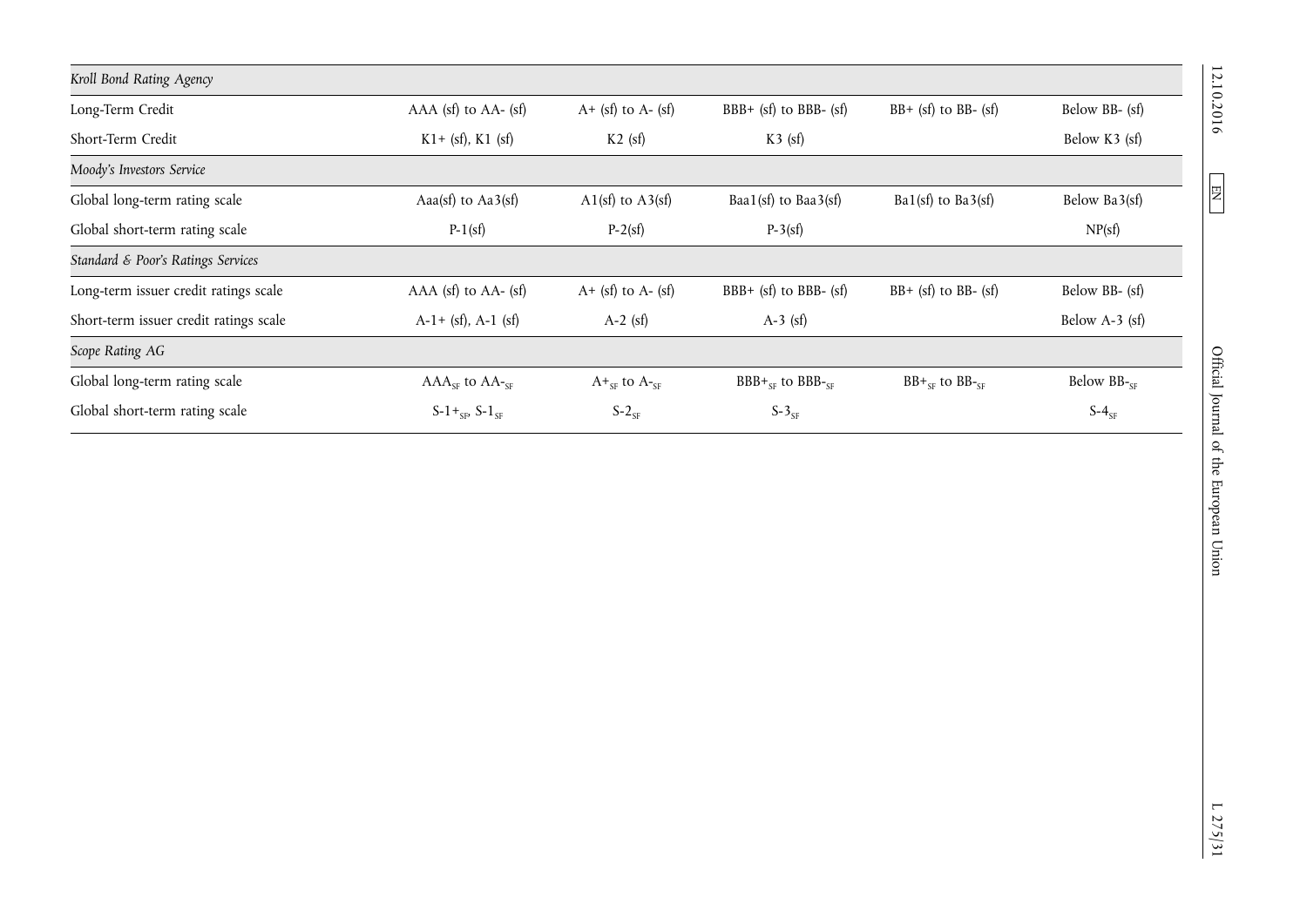|                                                                          |                                                                                                      |                                                                      |                         |                         |                                    | <b>ANNEX II</b>    |                |                   |                   |               |                  |                                                                    |
|--------------------------------------------------------------------------|------------------------------------------------------------------------------------------------------|----------------------------------------------------------------------|-------------------------|-------------------------|------------------------------------|--------------------|----------------|-------------------|-------------------|---------------|------------------|--------------------------------------------------------------------|
| Mapping table under the ratings-based method as referred to in Article 2 |                                                                                                      |                                                                      |                         |                         |                                    |                    |                |                   |                   |               |                  |                                                                    |
| Credit quality step                                                      | $\mathbf{1}$                                                                                         | $\overline{2}$                                                       | $\overline{\mathbf{3}}$ | $\overline{\mathbf{4}}$ | 5                                  | 6                  | $7^{\circ}$    | 8                 | 9                 | 10            | 11               | All other                                                          |
| <b>ARC Ratings SA</b>                                                    |                                                                                                      |                                                                      |                         |                         |                                    |                    |                |                   |                   |               |                  |                                                                    |
| Medium and Long-Term<br>Issues                                           | $AAA_{SF}$                                                                                           | $AA+_{SF}$ to<br>$AA$ - <sub>SF</sub>                                | $A+_{SF}$               | $\rm A_{\rm SF}$        | $\mathrm{A}_{\text{{}^{\circ}SF}}$ | $BBB+_{SF}$        | $BBB_{SF}$     | $BBB -SF$         | $BB+_{SF}$        | $BB_{SF}$     | $BB -_{SF}$      | Below<br>$BB -_{SF}$                                               |
| Short-Term Issues                                                        | $A-1+_{SP}$<br>$A-1$ <sub>SF</sub>                                                                   | $A-2_{SF}$                                                           | $A-3$ <sub>SF</sub>     |                         |                                    |                    |                |                   |                   |               |                  | Below<br>$A-3$ <sub>SF</sub>                                       |
| Axesor SA                                                                |                                                                                                      |                                                                      |                         |                         |                                    |                    |                |                   |                   |               |                  |                                                                    |
| Structured finance rating<br>scale                                       | $AAA_{(sf)}$                                                                                         | $AA+_{(sf)}$ to<br>$AA$ <sup>-</sup> (sf)                            | $A_{\text{sf}}$         | $A_{(sf)}$              | $\mathrm{A}_{\text{``(sf)}}$       | $BBB+_{(sf)}$      | $BBB_{(sf)}$   | $BBB_{(sf)}$      | $BB+_{(sf)}$      | $BB_{(sf)}$   | $BB -_{(sf)}$    | Below<br>$BB -_{(sf)}$                                             |
| Creditreform Ratings AG                                                  |                                                                                                      |                                                                      |                         |                         |                                    |                    |                |                   |                   |               |                  |                                                                    |
| Long-term rating scale                                                   | AAA <sub>sf</sub>                                                                                    | $AA+$ <sub>sf</sub> to<br>AA- $_{\rm sf}$                            | $A_{\text{f}}$          | A $_{\rm sf}$           | A- $_{\rm sf}$                     | $BBB+_{sf}$        | $BBB_{sf}$     | BBB- $_{sf}$      | $BB+_{sf}$        | $BB_{sf}$     | $BB-$ sf         | Below<br>BB- $_{\rm sf}$                                           |
| <b>DBRS Ratings Limited</b>                                              |                                                                                                      |                                                                      |                         |                         |                                    |                    |                |                   |                   |               |                  |                                                                    |
| Long-term obligations<br>rating scale                                    | AAA (sf)                                                                                             | AA (high)<br>(sf) to AA<br>$\langle \text{low} \rangle$ (sf)         | A (high)<br>(sf)        | $A$ (sf)                | $A$ (low) (sf)                     | BBB (high)<br>(sf) | BBB (sf)       | BBB (low)<br>(sf) | BB (high)<br>(sf) | BB (sf)       | BB (low)<br>(sf) | <b>Below BB</b><br>$\left(\text{low}\right)\left(\text{sf}\right)$ |
| Commercial paper and<br>short-term debt rating<br>scale                  | $R-1$ (high)<br>$(sf)$ to $\overline{R-1}$<br>$\langle \text{low} \rangle \langle \text{sf} \rangle$ | $R-2$ (high)<br>$(sf)$ to $R-2$<br>$\langle \text{low} \rangle$ (sf) | $R-3$ (sf)              |                         |                                    |                    |                |                   |                   |               |                  | Below R-3<br>(sf)                                                  |
| FERI EuroRating Services AG                                              |                                                                                                      |                                                                      |                         |                         |                                    |                    |                |                   |                   |               |                  |                                                                    |
| Rating scale                                                             | $AAA_{sf}$                                                                                           | $AA+_{sf}$ to<br>$AA_{\text{sf}}$                                    | $A_{\text{sf}}$         | $A_{sf}$                | $A_{\tau_{sf}}$                    | $BBB+_{sf}$        | $BBB_{\rm cf}$ | $BBB -sf$         | $BB+_{sf}$        | $BB_{\rm sf}$ | $BB -_{cf}$      | Below<br>$\rm BB$ - $_{\rm sf}$                                    |